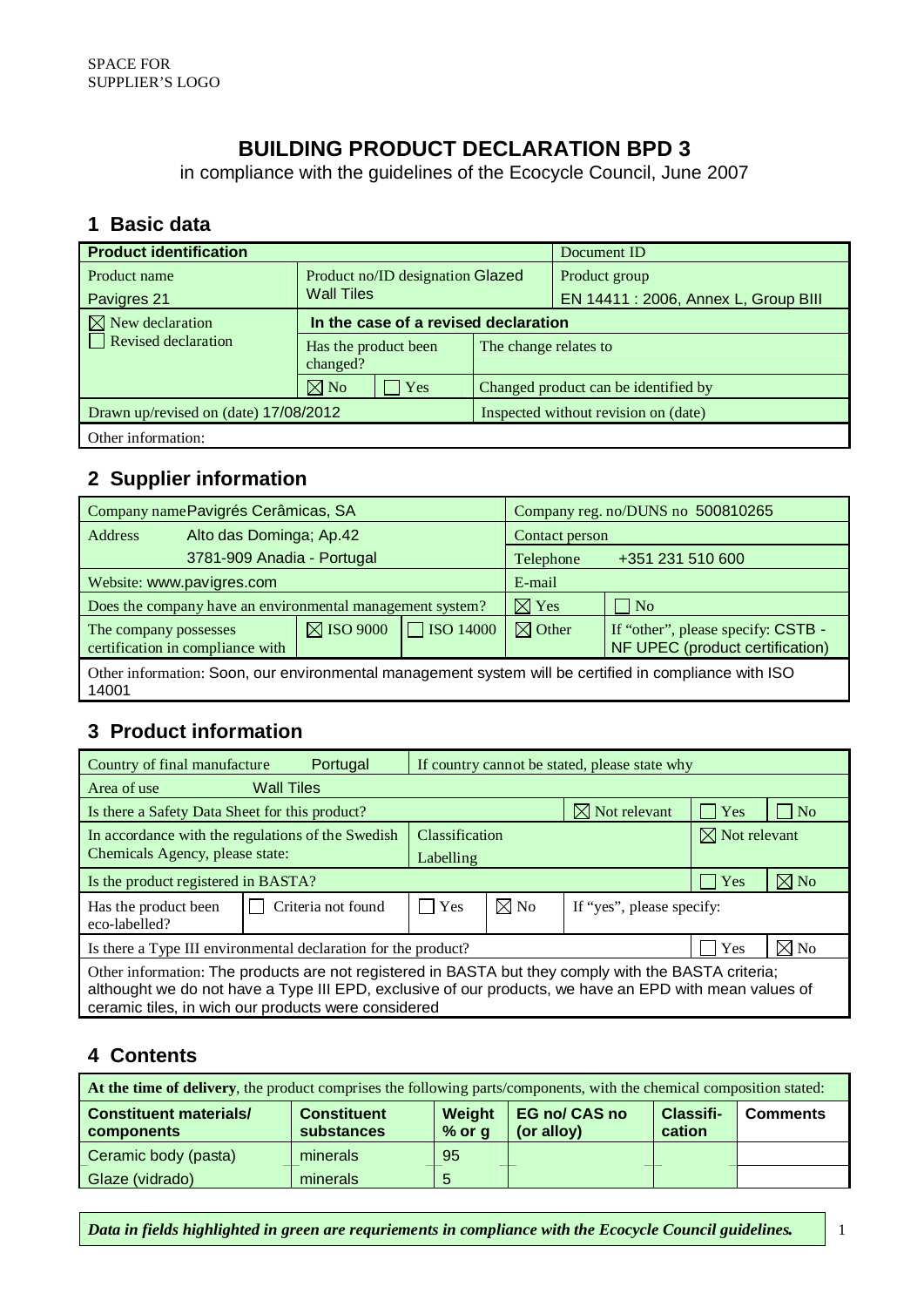| Other information:                                                                                                                                                                                                                                          |                                  |                    |                             |                     |                 |  |  |  |  |
|-------------------------------------------------------------------------------------------------------------------------------------------------------------------------------------------------------------------------------------------------------------|----------------------------------|--------------------|-----------------------------|---------------------|-----------------|--|--|--|--|
| If the chemical composition of the product after it is built in differs from that at the time of delivery, the content of the<br>finished built in product should be given here. If the content is unchanged, no data need be given in the following table. |                                  |                    |                             |                     |                 |  |  |  |  |
| <b>Constituent materials/</b><br>components                                                                                                                                                                                                                 | <b>Constituent</b><br>substances | Weight<br>$%$ or g | EG no/ CAS no<br>(or alloy) | Classifi-<br>cation | <b>Comments</b> |  |  |  |  |
|                                                                                                                                                                                                                                                             |                                  |                    |                             |                     |                 |  |  |  |  |
|                                                                                                                                                                                                                                                             |                                  |                    |                             |                     |                 |  |  |  |  |
| Other information:                                                                                                                                                                                                                                          |                                  |                    |                             |                     |                 |  |  |  |  |

### **5 Production phase**

| Resource utilisation and environmental impact during production of the item is reported in one of the following                                                                                                      |            |                         |                        |  |                      |                 |
|----------------------------------------------------------------------------------------------------------------------------------------------------------------------------------------------------------------------|------------|-------------------------|------------------------|--|----------------------|-----------------|
| ways:<br>1) Inflows (goods, intermediate goods, energy etc) for the registered product into the <b>manufacturing unit</b> , and the<br>outflows (emissions and residual products) from it, i.e. from "gate-to-gate". |            |                         |                        |  |                      |                 |
| 2) All inflows and outflows from the extraction of raw materials to finished products i.e. "cradle-to-gate".                                                                                                         |            |                         |                        |  |                      |                 |
| 3) Other limitation. State what:                                                                                                                                                                                     |            |                         |                        |  |                      |                 |
| The report relates to unit of product                                                                                                                                                                                |            | $\Box$ Reported product |                        |  | The product's        | The product's   |
|                                                                                                                                                                                                                      |            |                         |                        |  | product group        | production unit |
| Indicate raw materials and intermediate goods used in the manufacture of the product                                                                                                                                 |            |                         |                        |  |                      | Not relevant    |
| Raw material/intermediate goods                                                                                                                                                                                      |            | Quantity and unit       |                        |  |                      | Comments        |
| Clays                                                                                                                                                                                                                |            | 29,0%                   |                        |  |                      |                 |
| Sand                                                                                                                                                                                                                 |            | 19,5%                   |                        |  |                      |                 |
| Calcium Carbonate                                                                                                                                                                                                    |            | 12,0%                   |                        |  |                      |                 |
| Feldspar                                                                                                                                                                                                             |            | 11,0%                   |                        |  |                      |                 |
| Kaoline                                                                                                                                                                                                              |            | 20,0%                   |                        |  |                      |                 |
| Unfired tile scrap                                                                                                                                                                                                   |            | 6,0%                    |                        |  |                      |                 |
| Fired tile scrap                                                                                                                                                                                                     |            | 2,5%                    |                        |  |                      |                 |
| Indicate recycled materials used in the manufacture of the product                                                                                                                                                   |            |                         |                        |  |                      | Not relevant    |
| Type of material                                                                                                                                                                                                     |            | Quantity and unit       |                        |  |                      | Comments        |
|                                                                                                                                                                                                                      |            |                         |                        |  |                      |                 |
|                                                                                                                                                                                                                      |            |                         |                        |  |                      |                 |
| Enter the energy used in the manufacture of the product or its component parts                                                                                                                                       |            |                         |                        |  |                      | Not relevant    |
| Type of energy                                                                                                                                                                                                       |            | Quantity and unit       |                        |  |                      | Comments        |
|                                                                                                                                                                                                                      |            |                         |                        |  |                      |                 |
|                                                                                                                                                                                                                      |            |                         |                        |  |                      |                 |
| Enter the <b>transportation</b> used in the manufacture of the product or its component parts                                                                                                                        |            |                         |                        |  |                      | Not relevant    |
| Type of transportation                                                                                                                                                                                               |            | Proportion %            |                        |  |                      | Comments        |
|                                                                                                                                                                                                                      |            |                         |                        |  |                      |                 |
|                                                                                                                                                                                                                      |            |                         |                        |  |                      |                 |
| Enter the emissions to air, water or soil from the manufacture of the product or its<br>component parts                                                                                                              |            |                         |                        |  |                      | Not relevant    |
| Type of emission<br>Quantity and unit                                                                                                                                                                                |            |                         | Comments               |  |                      |                 |
|                                                                                                                                                                                                                      |            |                         |                        |  |                      |                 |
|                                                                                                                                                                                                                      |            |                         |                        |  |                      |                 |
| Enter the <b>residual products</b> from the manufacture of the product or its component parts                                                                                                                        |            |                         |                        |  |                      | Not relevant    |
|                                                                                                                                                                                                                      |            |                         | Proportion recycled    |  |                      |                 |
| Residual product                                                                                                                                                                                                     | Waste code | Quantity                | Material<br>recycled % |  | Energy<br>recycled % | Comments        |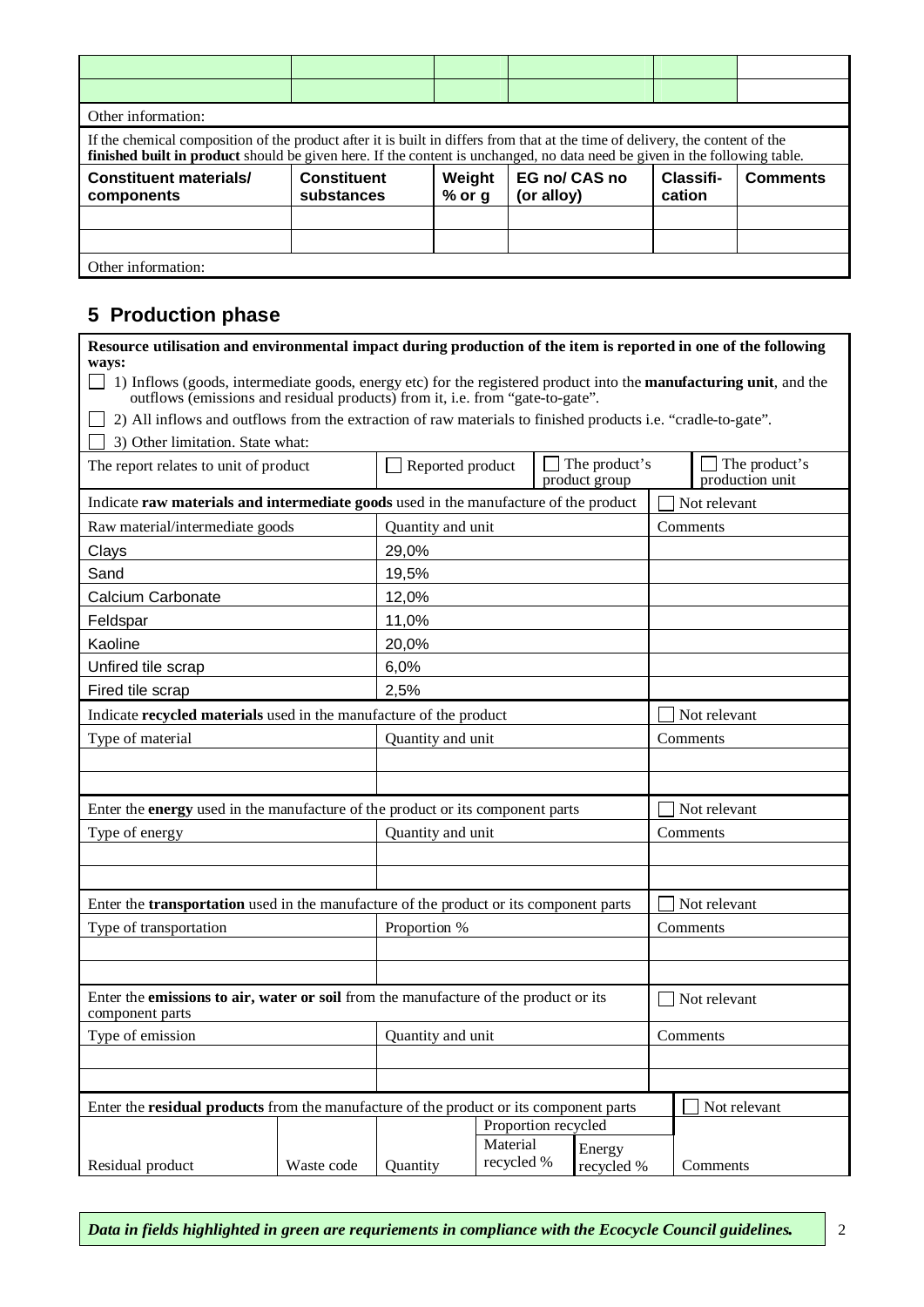| Is there a description of the<br>data accuracy for the<br>manufacturing data? | Yes | ∣ No | If "yes", please specify: |  |  |  |
|-------------------------------------------------------------------------------|-----|------|---------------------------|--|--|--|
| Other information:                                                            |     |      |                           |  |  |  |

#### **6 Distribution of finished product**

| Does the supplier put into practice a system for returning load carriers for the<br>product?      | $\boxtimes$ Not relevant | $ $ $Y$ es   | $\vert$ $\vert$ No |
|---------------------------------------------------------------------------------------------------|--------------------------|--------------|--------------------|
| Does the supplier put into practice any systems involving multi-use packaging<br>for the product? | $\boxtimes$ Not relevant | $\Gamma$ Yes | $\vert$ $\vert$ No |
| Does the supplier take back packaging for the product?                                            | Not relevant             | Yes          | $\boxtimes$ No     |
| Is the supplier affiliated to REPA?                                                               | Not relevant             | Yes          | $\boxtimes$ No     |
| Other information:                                                                                |                          |              |                    |

## **7 Construction phase**

| Are there any special requirements for the<br>product during storage?                         | $\Box$ Not relevant $\Box$ Yes | $\nabla$ No    | If "yes", please specify: |
|-----------------------------------------------------------------------------------------------|--------------------------------|----------------|---------------------------|
| Are there any special requirements for adjacent<br>building products because of this product? | $\Box$ Not relevant $\Box$ Yes | $\boxtimes$ No | If "yes", please specify: |
| Other information:                                                                            |                                |                |                           |

### **8 Usage phase**

| Does the product involve any special requirements for<br>intermediate goods regarding operation and maintenance?       | $\vert$ Yes         | $\boxtimes$ No        | If "yes", please specify: |          |  |
|------------------------------------------------------------------------------------------------------------------------|---------------------|-----------------------|---------------------------|----------|--|
| Does the product have any special energy supply<br>requirements for operation?                                         | Yes                 | $\boxtimes$ No        | If "yes", please specify: |          |  |
| Estimated technical service life for the product is to be entered according to one of the following options, a) or b): |                     |                       |                           |          |  |
| $\vert$   10<br>a) Reference service life<br>$\vert$ 5<br>estimated as being approx.<br>years<br>years                 | $\vert$ 15<br>years | $\vert$   25<br>years | $ $ > 50<br>years         | Comments |  |
| b) Reference service life estimated to be in the interval of 50 years                                                  |                     |                       |                           |          |  |
| Other information:                                                                                                     |                     |                       |                           |          |  |

## **9 Demolition**

| Is the product ready for disassembly (taking<br>$apart$ ?                                                            | $\boxtimes$ Not relevant | <b>Yes</b>    | N <sub>0</sub> | If "yes", please specify: |
|----------------------------------------------------------------------------------------------------------------------|--------------------------|---------------|----------------|---------------------------|
| Does the product require any special measures<br>to protect health and environment during<br>demolition/disassembly? | $\vert$ Not relevant     | $\exists$ Yes | $\boxtimes$ No | If "yes", please specify: |
| Other information:                                                                                                   |                          |               |                |                           |

### **10 Waste management**

| Is it possible to re-use all or parts of the<br>product? | $\Box$ Not relevant | $\boxtimes$ Yes | $\Box$ No | If "yes", please specify:<br>It can be used as an<br>inhert product in<br>ceramic or other<br>industries, ex:<br>building foundations,<br>or as gravel in the<br>laying of pavements<br>and construction of |
|----------------------------------------------------------|---------------------|-----------------|-----------|-------------------------------------------------------------------------------------------------------------------------------------------------------------------------------------------------------------|
|----------------------------------------------------------|---------------------|-----------------|-----------|-------------------------------------------------------------------------------------------------------------------------------------------------------------------------------------------------------------|